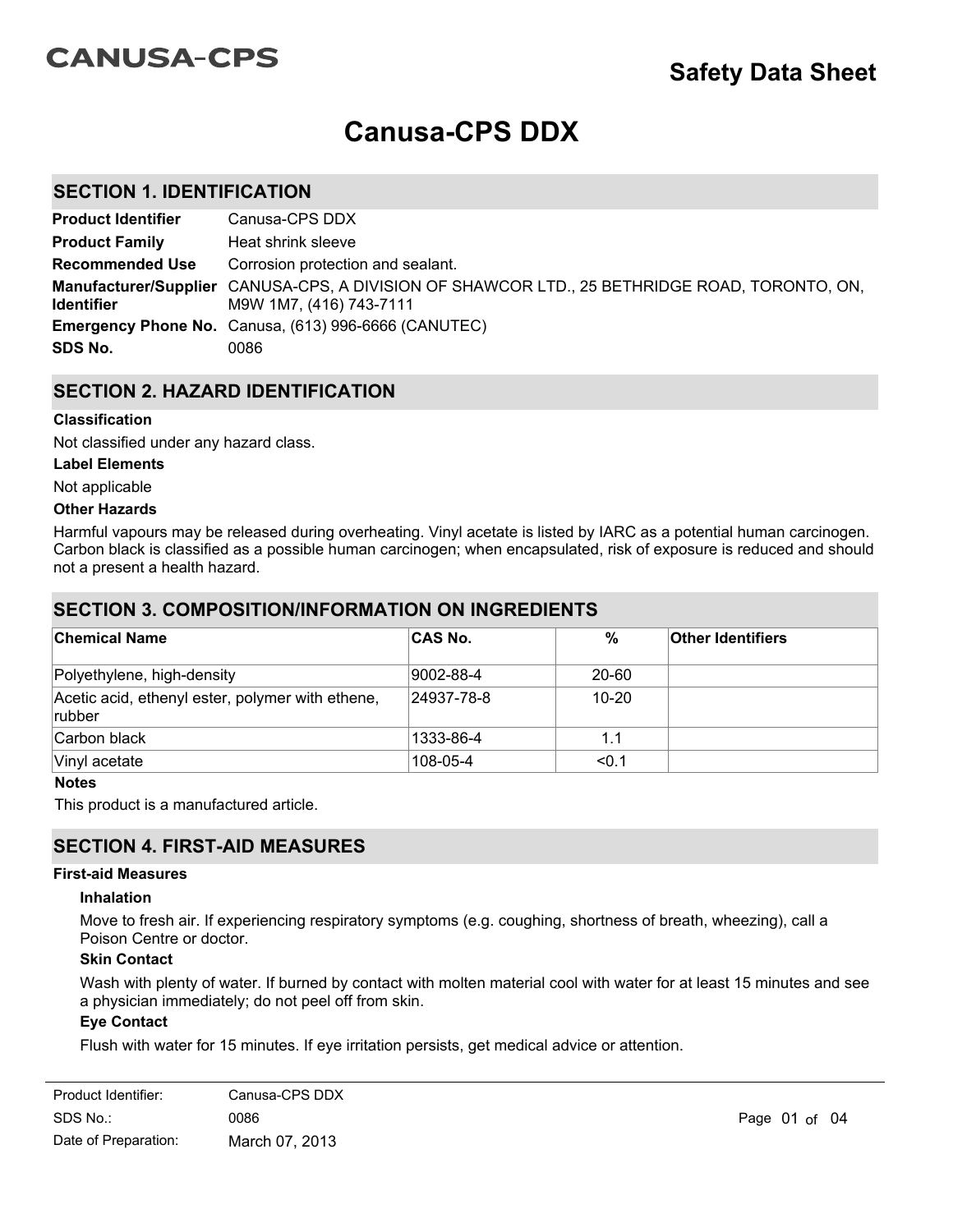#### **Ingestion**

If large quantities are swallowed, seek medical attention. Do not induce vomiting unless directed by a medical personnel.

## **SECTION 5. FIRE-FIGHTING MEASURES**

#### **Extinguishing Media**

#### **Suitable Extinguishing Media**

Water spray; dry chemical; carbon dioxide; foam.

#### **Specific Hazards Arising from the Product**

Aldehydes. Ketones. Oxides of nitrogen. Oxides of carbon. Hydrocarbon products. Organic acids. Alcohols. Vinyl acetate. Acetic acid.

#### **Special Protective Equipment and Precautions for Fire-fighters**

Avoid high pressure. Direct water stream that may spread molten or burning resins.

### **SECTION 6. ACCIDENTAL RELEASE MEASURES**

#### **Personal Precautions, Protective Equipment, and Emergency Procedures**

Wear appropriate personal protective equipment.

#### **Methods and Materials for Containment and Cleaning Up**

Sweep or shovel into a container for reuse or disposal.

## **SECTION 7. HANDLING AND STORAGE**

#### **Precautions for Safe Handling**

Avoid overheating. Do not breathe fumes produced during overheating or burning.

#### **Conditions for Safe Storage**

Store in an area that is: cool, dry, ventilated.

# **SECTION 8. EXPOSURE CONTROLS/PERSONAL PROTECTION**

#### **Control Parameters**

|                                                            |                           | <b>ACGIH TLV®</b> | <b>OSHA PEL</b>           |                | <b>AIHA WEEL</b> |            |
|------------------------------------------------------------|---------------------------|-------------------|---------------------------|----------------|------------------|------------|
| <b>Chemical Name</b>                                       | <b>TWA</b>                | <b>STEL</b>       | <b>TWA</b>                | <b>Ceiling</b> | 8-hr TWA         | <b>TWA</b> |
| Polyethylene, high-density                                 | <b>Not</b><br>established |                   | <b>Not</b><br>established |                |                  |            |
| Acetic acid, ethenyl ester, polymer<br>with ethene, rubber | $5 \text{ mg/m}$ 3        |                   | $15 \text{ mg/m}$ 3       |                |                  |            |
| Carbon black                                               | $3 \text{ mg/m}$ 3 A3     |                   | <b>Not</b><br>established |                |                  |            |
| Vinyl acetate                                              | $10$ ppm                  | 15 ppm            | $10$ ppm                  |                |                  |            |

#### **Appropriate Engineering Controls**

General ventilation is usually adequate.

#### **Individual Protection Measures**

#### **Eye/Face Protection**

Safety goggles recommended during flame heating.

#### **Skin Protection**

Long sleeves and pants. Heat resistant footwear if potential contact with hot/molten material.

#### **Respiratory Protection**

Wear a NIOSH approved respirator during application/handling.

| Product Identifier:  | Canusa-CPS DDX |
|----------------------|----------------|
| SDS No.:             | 0086           |
| Date of Preparation: | March 07, 2013 |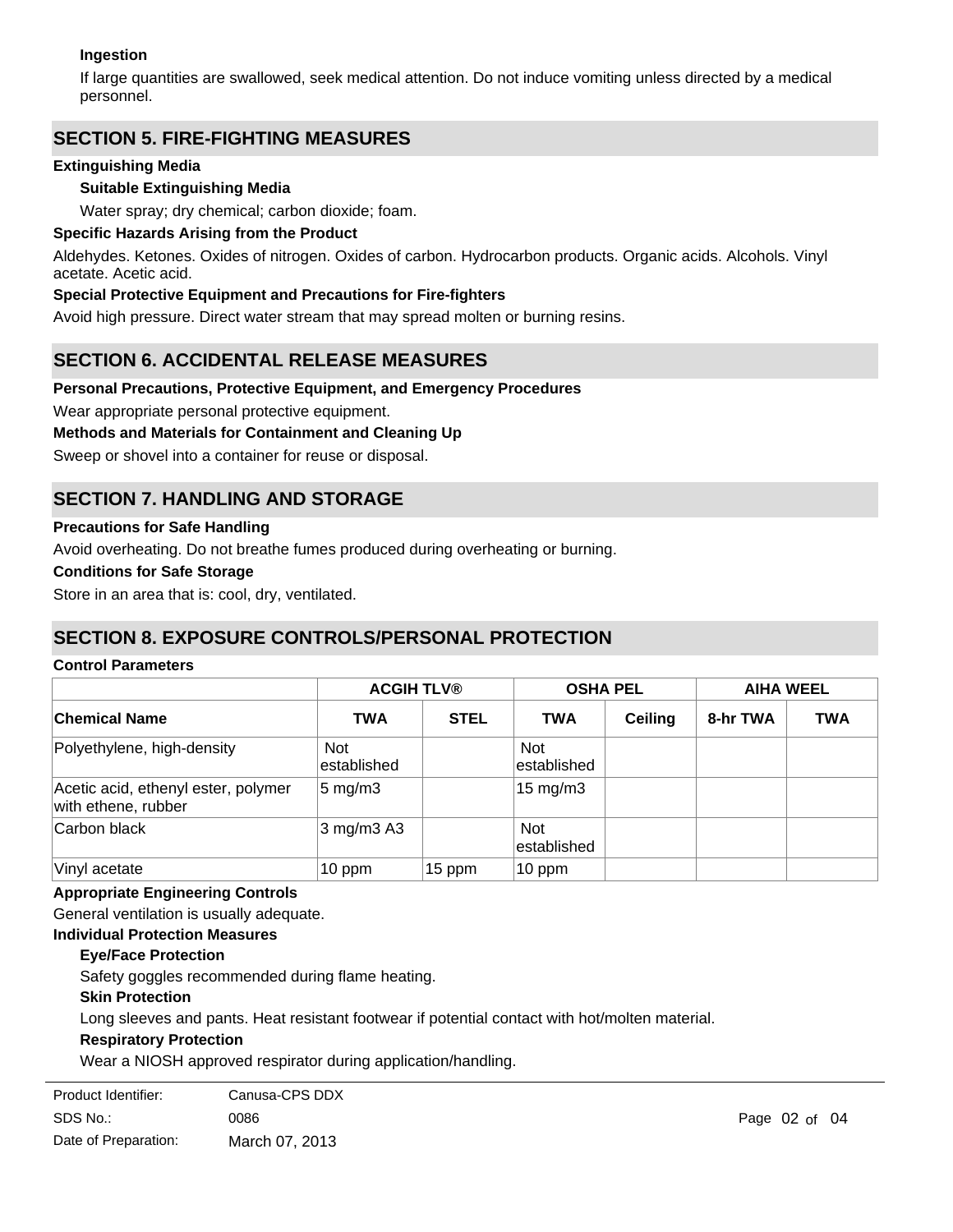# **SECTION 9. PHYSICAL AND CHEMICAL PROPERTIES**

| <b>Basic Physical and Chemical Properties</b> |                          |
|-----------------------------------------------|--------------------------|
| Odour                                         | Odourless                |
| <b>Relative Density (water = 1)</b>           | $0.90 - 0.99$            |
| <b>Solubility</b>                             | Insoluble in water       |
| <b>Decomposition Temperature</b>              | $>$ 300 °C (572 °F)      |
| <b>Other Information</b>                      |                          |
| <b>Physical State</b>                         | Solid                    |
| <b>Other Physical Property 1</b>              | Adhesive coated plastic. |
|                                               |                          |

# **SECTION 10. STABILITY AND REACTIVITY**

#### **Chemical Stability**

Normally stable. Hazardous polymerizations will not occur.

#### **Conditions to Avoid**

High temperatures. Temperatures above 150.0 ºC (302.0 ºF)

#### **Incompatible Materials**

Strong acids. oxidizing chemicals. Organic solvents. Ether.

#### **Hazardous Decomposition Products**

Hydrocarbons. Aldehydes. Organic acids. Alcohols. Ketones; vinyl acetate. acetic acid. Oxides of carbon.

# **SECTION 11. TOXICOLOGICAL INFORMATION**

#### **Acute Toxicity**

| ∣Chemical Name                                             | <b>LC50</b>                              | LD50 (oral)          | LD50 (dermal)       |
|------------------------------------------------------------|------------------------------------------|----------------------|---------------------|
| Polyethylene, high-density                                 |                                          | $>$ 2000 mg/kg (rat) |                     |
| Acetic acid, ethenyl ester,<br>polymer with ethene, rubber |                                          | 2500 mg/kg (rat)     |                     |
| Carbon black                                               | 6750 mg/m3 (4-hour<br>exposure)          |                      |                     |
| Vinyl acetate                                              | 3250-4100 ppm (rat)<br>(4-hour exposure) | 2900 mg/kg (rat)     | 2300 mg/kg (rabbit) |

# **Skin Corrosion/Irritation**

May cause very mild irritation based on information for closely related chemicals.

#### **Serious Eye Damage/Irritation**

Mechanical irritation.

#### **STOT (Specific Target Organ Toxicity) - Single Exposure**

#### **Inhalation**

Vapours released during decomposition may cause irritation.

#### **Ingestion**

May cause irritation of the digestive tract.

#### **STOT (Specific Target Organ Toxicity) - Repeated Exposure**

#### None known.

#### **Carcinogenicity**

| <b>Chemical Name</b> | IARC | CGIH®<br>$\mathbf{v}$ | $\overline{\mathsf{NTP}}$ | ገSHA |  |
|----------------------|------|-----------------------|---------------------------|------|--|
|                      |      |                       |                           |      |  |

| Product Identifier:  | Canusa-CPS DDX |                   |  |
|----------------------|----------------|-------------------|--|
| SDS No.:             | 0086           | Page $03$ of $04$ |  |
| Date of Preparation: | March 07, 2013 |                   |  |